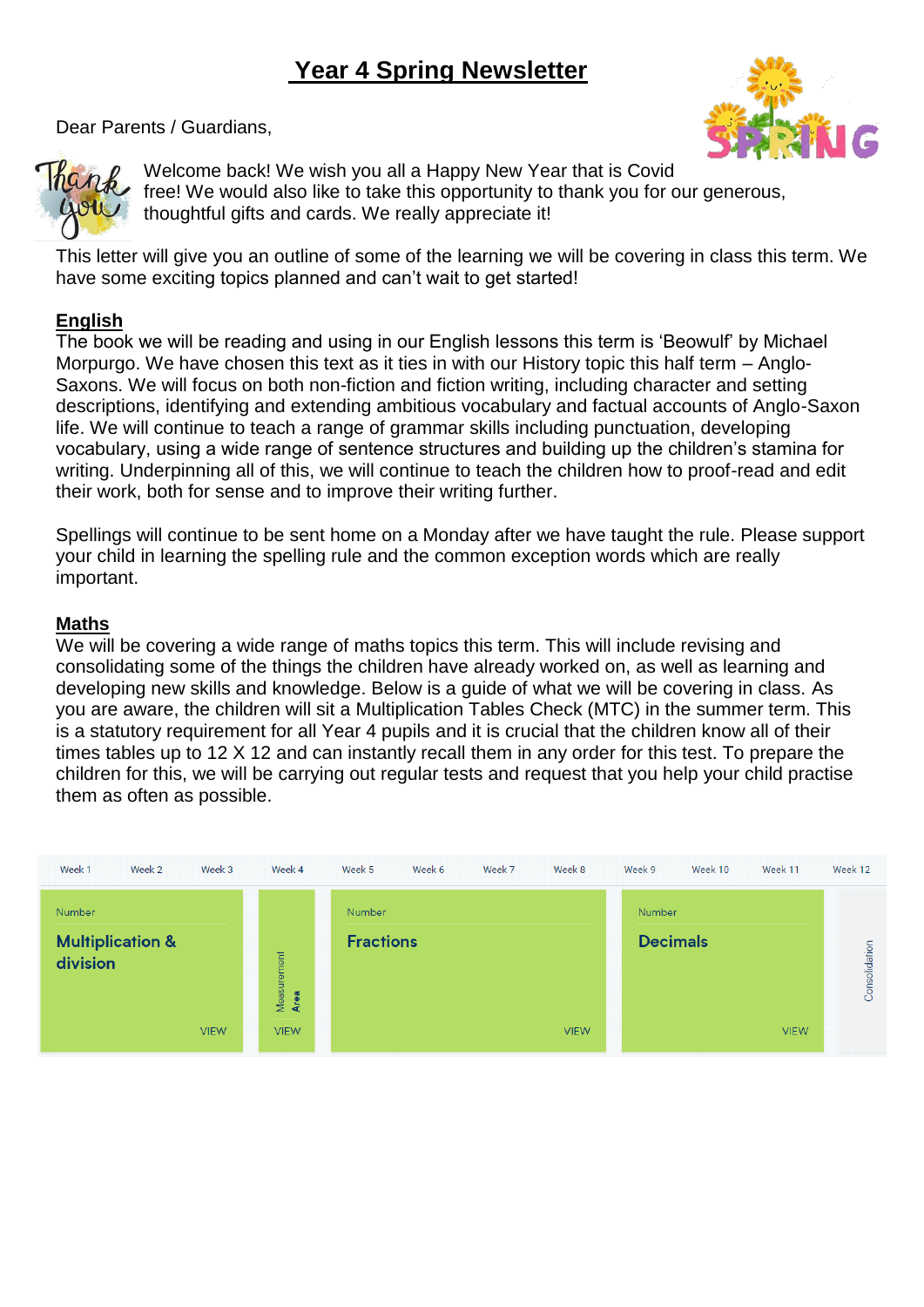| <b>Spring term</b> |                                                        |                                                                                                                                                                                                                                                                                     |  |  |
|--------------------|--------------------------------------------------------|-------------------------------------------------------------------------------------------------------------------------------------------------------------------------------------------------------------------------------------------------------------------------------------|--|--|
| <b>Weeks</b>       |                                                        |                                                                                                                                                                                                                                                                                     |  |  |
| $1 - 3$<br>4       | Multiplication and<br>division<br>Measurement:<br>Area | 11 and 12 times-table<br>Multiply 3 numbers<br>Factor pairs<br><b>Efficient multiplication</b><br>Written methods<br>Multiply 2-digits by 1-digit<br>Divide 2-digits by 1-digit<br>What is area?<br>Counting squares<br>Making shapes                                               |  |  |
|                    |                                                        | Comparing area                                                                                                                                                                                                                                                                      |  |  |
| $5 - 8$            | <b>Number: Fractions</b>                               | Unit and non-unit fractions<br>What is a fraction?<br>Tenths<br>Count in tenths<br><b>Equivalent fractions</b><br>Fractions greater than 1<br>Count in fractions<br>Add fractions<br>Add 2 or more fractions                                                                        |  |  |
| $9 - 11$           | Number: Decimals                                       | Recognise tenths and hundredths<br>Tenths as decimals<br>Tenths on a place value grid<br>Tenths on a number line<br>Divide 1-digit by 10<br>Divide 2-digits by 10<br><b>Hundredths</b><br>Hundredths as decimals<br>Hundredths on a place value grid<br>Divide 1 or 2-digits by 100 |  |  |
| 12                 | Consolidation                                          |                                                                                                                                                                                                                                                                                     |  |  |

# **History**

In History this term we will be learning about the Anglo-Saxons and Vikings. Already, the children are very excited by this topic and really enjoyed sharing their most interesting fact with the rest of the class. Some of the facts the children shared even educated and surprised the Year 4 teachers! We will be making these lessons



as cross-curricular as possible to engage the children in subjects such as: art, ICT and DT. Please look out for a letter about our Anglo-Saxon special day which will be just before half-term.

# **Science**

Our topic in Science this term is Sound. Some of the objectives we will cover are:

- Identify how sounds are made, associating some of them with something vibrating
	- Recognise that vibrations from a sound travel through a medium to the ear
- Find patterns between the volume of a sound and the strength of the vibrations that produced it

# **Music**

Every Monday during our planning time (PPA), Mrs Wood will be teaching Music using a variety of instruments.

# **Computing**

Our computing topic this term is - *We are musicians – producing digital music.* We will be using the app – Garage Band to produce digital music. Also, some of our computing time will be used to prepare the